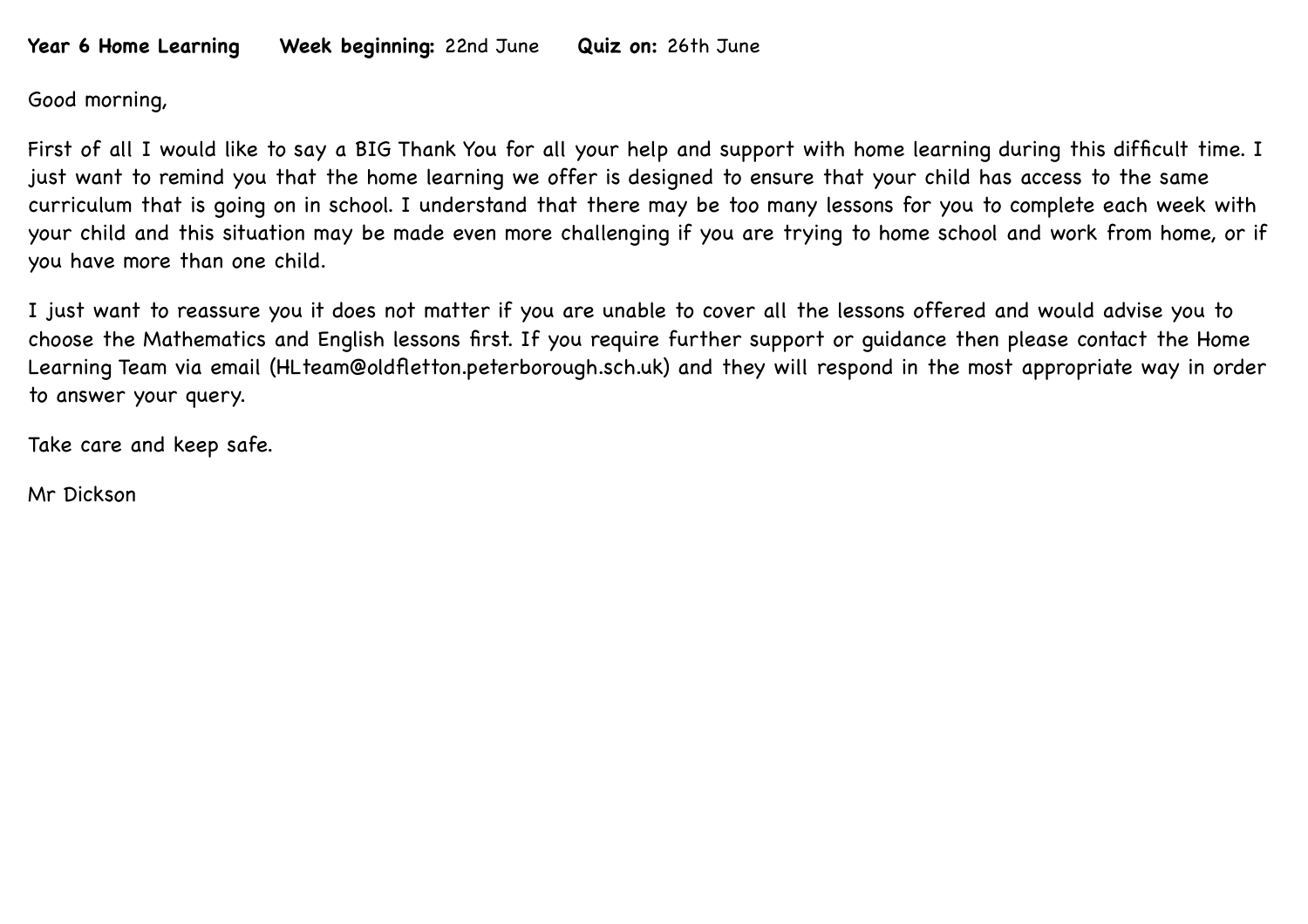| Subject | <b>Key Learning</b>                                                                                                                    | <b>Resources and Links</b>                                                                                                                                                                                                                                                                                                                                                                                                             | <b>Suggested Activities</b>                                                                                                                                                                                                                                                                                                                                                                                                                                                                                                                                                                                                                                                                                                                                                                                                                                                                                                                                                                                         | Parents' Role                                                                                                                                                                                                                                         |
|---------|----------------------------------------------------------------------------------------------------------------------------------------|----------------------------------------------------------------------------------------------------------------------------------------------------------------------------------------------------------------------------------------------------------------------------------------------------------------------------------------------------------------------------------------------------------------------------------------|---------------------------------------------------------------------------------------------------------------------------------------------------------------------------------------------------------------------------------------------------------------------------------------------------------------------------------------------------------------------------------------------------------------------------------------------------------------------------------------------------------------------------------------------------------------------------------------------------------------------------------------------------------------------------------------------------------------------------------------------------------------------------------------------------------------------------------------------------------------------------------------------------------------------------------------------------------------------------------------------------------------------|-------------------------------------------------------------------------------------------------------------------------------------------------------------------------------------------------------------------------------------------------------|
| Reading | 1) Choose books from your AR<br>range and/or read books from<br>our author Michael Morpurgo -<br>Read these for 30 minutes per<br>day. | Web Link 1 - The Accelerated Reader website, this is<br>where your child can access quizzes on texts that they<br>have read. https://ukhosted21.renlearn.co.uk/2233504/<br>default.aspx (For anyone having trouble accessing quizzes<br>for AR books, this web link should solve the problem)<br>Web Link 2 - A website with online books https://<br>readon.myon.co.uk/                                                               | · Read for 30 minutes per day.<br>· Review: When have you had to use Detective<br>Skills in your reading book? Can you think of a<br>time you had to read between the lines and infer<br>something from the text? - share with an adult.<br>. When you have finished, take an AR quiz.                                                                                                                                                                                                                                                                                                                                                                                                                                                                                                                                                                                                                                                                                                                              | • Please ensure that your child has<br>access to texts and that they read for<br>30 min per day.<br>. Ask what they have read and have a<br>discussion with them about it - when<br>they have finished the text, ask them<br>to summarise it for you. |
|         | 2) Reading comprehension:<br>vocabulary meaning.                                                                                       | Web Link 3 - An Oak National Academy lesson on word<br>meaning in a persuasive letter. (This is aimed at Year 5<br>but we are using it as it links well to our learning on<br>persuasive letters). https://classroom.thenational.academy/<br>lessons/persuasive-letter-reading-comprehension-word-<br>meaning/                                                                                                                         | - Review: What is vocabulary? What reading<br>strategies can help us with tricky words?<br>- Work through the lesson on web link 3, pause<br>the video when you need to and complete the<br>independent activities.                                                                                                                                                                                                                                                                                                                                                                                                                                                                                                                                                                                                                                                                                                                                                                                                 | • Ensure your child has access to the<br>online lesson and encourage them to<br>complete the tasks set.                                                                                                                                               |
|         | 3) To use Breakdown and Fix it<br>strategies to understand<br>vocabulary in The Highwayman.                                            | Web Link 4 - A link on the school website for the<br>reading strategies booklet. http://www.oldfletton.org.uk/<br>page/? title=Whole+Class+Reading&pid=132<br>Web Link 5 - The Highwayman poem. https://<br>www.poetryfoundation.org/poems/43187/the-highwayman<br>Web Link 6 - A video about context clues. https://<br>www.youtube.com/watch?v=CyK01USxdq0<br>Reading Resource 1 - Vocab Helper sheet (Included in<br>Resource Pack) | Review: Who are the different characters in The<br>Highwayman poem? How do they feel about each<br>other?<br>- Remind yourself of the poem by reading it again.<br>As you read through, spot any meaning<br>breakdowns and underline them, highlight them<br>or jot them down on a separate piece of paper.<br>(You can remind yourself of the Breakdown<br>strategy on web link 4).<br>- Watch the video on Web Link 6, which explains<br>more about understanding the context of tricky<br>words.<br>- Now you are going to 'Fix It', by trying to find<br>the meaning of those breakdown words and<br>phrases. Choose 3 words or phrases which you<br>were stuck on and try to 'fix' them. (Remember:<br>read aloud, read in context, figure out the word<br>class, find the root word, replace with a<br>synonym.)<br>- When you think you've fixed the words and<br>replaced them, check in a dictionary.<br>- Finally, complete a Vocab Helper sheet for each<br>of your 3 words/phrases (Reading Resource 1) | . Help your child to access the<br>resources.<br>. Discuss the tricky words and their<br>meanings.                                                                                                                                                    |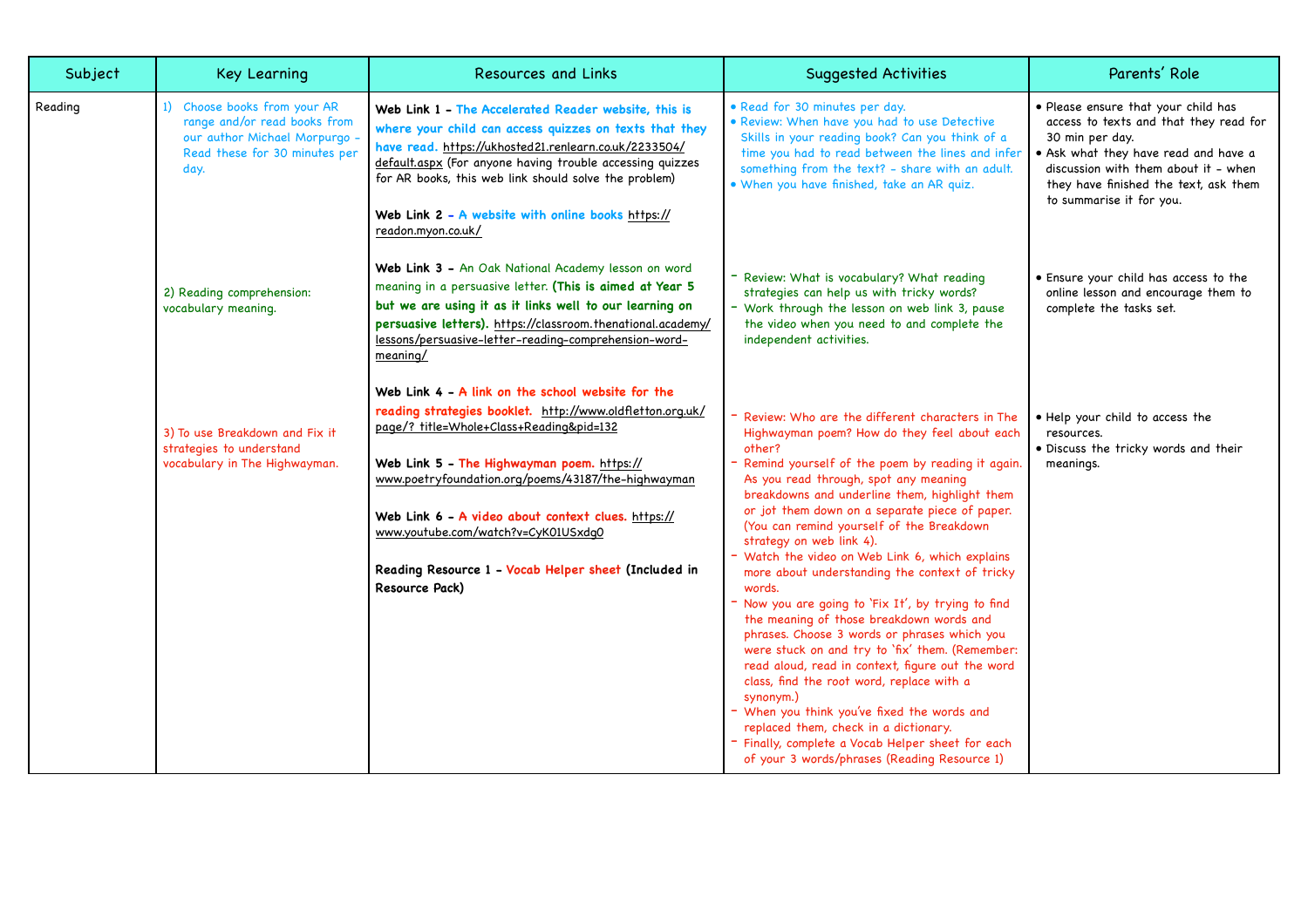| Writing  | 1) GRAMMAR: Conjunctions                                                                                                               | Web Link 1 - A video on subordinating conjunctions, with<br>a task and quiz to complete. https://www.bbc.co.uk/<br>bitesize/topics/zwwp8mn/articles/zqk37p3<br>Web Link 2 - A video on coordinating conjunctions, with<br>a task and quiz to complete. https://www.bbc.co.uk/<br>bitesize/topics/zwwp8mn/articles/z9wvqhv<br>Writing Resource 1 - A sheet for identifying<br>subordinating and coordinating conjunctions. (Included in<br>Resource Pack) | - Review: what do conjunctions do? List as many<br>conjunctions as you can in 30 seconds.<br>- This is a revision lesson on conjunctions, which<br>will help you with the next 2 lessons on<br>cohesive devices.<br>- Watch the videos and complete the tasks and<br>quizzes on web links 1 & 2 to remind yourself of<br>conjunctions.<br>- Now, complete the highlighting activity on<br>Writing Resource 1 (answers provided).<br>- Finally, choose 3 subordinating and 3<br>coordinating conjunctions and use them in your<br>own sentences. | . Help your child to access the resources.<br>• Ask them to share their sentences with<br>you. |
|----------|----------------------------------------------------------------------------------------------------------------------------------------|----------------------------------------------------------------------------------------------------------------------------------------------------------------------------------------------------------------------------------------------------------------------------------------------------------------------------------------------------------------------------------------------------------------------------------------------------------|-------------------------------------------------------------------------------------------------------------------------------------------------------------------------------------------------------------------------------------------------------------------------------------------------------------------------------------------------------------------------------------------------------------------------------------------------------------------------------------------------------------------------------------------------|------------------------------------------------------------------------------------------------|
|          | 2) To use cohesive devices to link<br>ideas.                                                                                           | Web Link 1 - A video about cohesive devices.<br>https://www.youtube.com/watch?v=CQBcWXO_oVQ<br>Web Link 2 - A downloadable pack, including a<br>PowerPoint and 2 worksheets (with answers). https://<br>classroomsecrets.co.uk/recognising-devices-to-build-                                                                                                                                                                                             | Review: what do you already know about<br>cohesive devices? Share with an adult.<br>Watch the video on web link 1 to learn about<br>cohesive devices - these include are determiners,<br>pronouns, conjunctions and adverbs.<br>Now, download the pack in web link 2 and begin                                                                                                                                                                                                                                                                  |                                                                                                |
|          |                                                                                                                                        | cohesion-year-6-cohesion-free-resource-pack/                                                                                                                                                                                                                                                                                                                                                                                                             | by working through the PowerPoint to learn<br>more about cohesive devices.<br>Complete the VARIED FLUENCY sheet and check<br>your answers at the end, then work through the<br>APPLICATION AND REASONING worksheet.<br>These sheets get more tricky, the further you<br>go down - how far can you get? Check your<br>answers at the end.                                                                                                                                                                                                        |                                                                                                |
|          | 3) To use cohesive devices to link<br>paragraphs.                                                                                      | Writing Resource 2 - Example persuasive letters.<br>(Included in Resource Pack)<br>Web Link 3 - Examples of cohesive devices. https://<br>www.langports.com/the-criteria-of-the-cambridge-cae-<br>writing-test/cohesive-devices-ielts-1/                                                                                                                                                                                                                 | Now that you've identified and understood<br>cohesive devices, you are going to write your<br>own, within persuasive letters.<br>Read through the example letters in Writing<br>Resource 2.<br>- You are going to use cohesive devices to improve<br>each letter. At the beginning of each paragraph,<br>choose a word, phrase or sentence to link it to<br>the previous paragraphs.<br>Web Link 3 includes lots of examples of cohesive<br>devices, but you might want to think of some of<br>your own too.                                    |                                                                                                |
| Spelling | 1) Word list words:<br>variety, vegetable, vehicle,<br>yacht<br>Review words - opportunity,<br>immediately, explanation,<br>determined | Resource 1 - Year 5 & 6 Word List<br>(sent as a separate document previously)                                                                                                                                                                                                                                                                                                                                                                            | • Start by learning the meaning of each word<br>using a dictionary or online dictionary, write<br>out the word and definition on a piece of<br>paper.<br>• Now try to use the word in a sentence -<br>you could do this when talking with a<br>friend online from your class or sibling.<br>Practice learning the spelling by: Look at<br>the word, cover it up, say it out loud, write<br>it out from memory, check it - do this 5<br>times a day.                                                                                             | Regular quizzing                                                                               |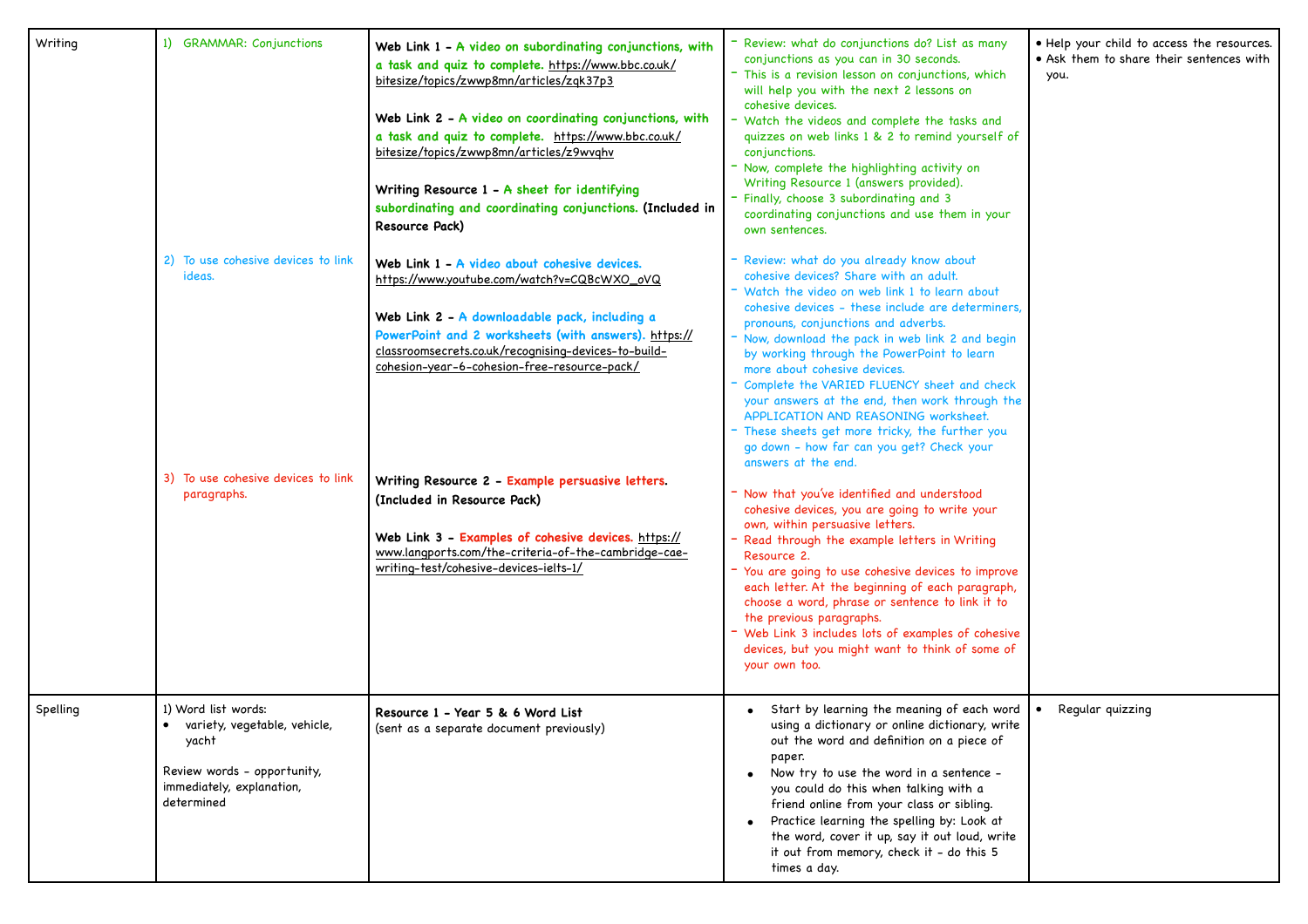| Maths | 1) Times tables and division facts<br>(2, 3, 4, 5, 6, 7, 8, 9, 10, 11, 12)                                                    | Web Link 1 - This website replicates the National Times<br>Table Test that was due to start this year.<br>https://mathsframe.co.uk/en/ resources/resource/477/<br>Multiplication-Tables-Check<br>Web Link 2 - Times table Rockstar page, a website<br>where the children can practice their tables. https://<br>ttrockstars.com | Start by writing out the times table<br>e.g. $1 \times 9 = 9$<br>$2 \times 9 = 18$<br>Now cover it up and try to write it out<br>from<br>memory.<br>Now check your answers to see if you got it<br>right.<br>Now write it out again from memory and<br>time<br>yourself.<br>Now check your answers and your time.<br>Try to beat your time each day.<br>Play Rockstars or try the Times Table<br>Check.                                      | - Regular quizzing.<br>- Remember to quiz your child on<br>division facts as well as multiplication<br>e.g. $7 \times 4 = 28$ , so $28 \div 7 = 4$ |
|-------|-------------------------------------------------------------------------------------------------------------------------------|---------------------------------------------------------------------------------------------------------------------------------------------------------------------------------------------------------------------------------------------------------------------------------------------------------------------------------|----------------------------------------------------------------------------------------------------------------------------------------------------------------------------------------------------------------------------------------------------------------------------------------------------------------------------------------------------------------------------------------------------------------------------------------------|----------------------------------------------------------------------------------------------------------------------------------------------------|
|       | 2) To solve division problems and<br>interpret remainders in the<br>context of the question.                                  | Maths Resource 1 - Worked examples of a variety of<br>division problems (Included in Resource Pack)<br>Maths Resource 2 - 1 step division questions with no<br>remainders. (Included in Resource Pack)<br>Maths Resource 3 - 1 step division questions with<br>remainders (Included in Resource Pack)                           | Review: What is division the inverse of? What is<br>context? Think about reading!<br>- Look through the worked examples in Maths<br>Resource 1 - these will show you how to solve a<br>range of different division problems.<br>- Now complete the worksheets (Maths resource 2<br>& 3)<br>- Check your answers at the end.                                                                                                                  | - Help your child to access the<br>resources.<br>- When they have checked their<br>answers, address any misconceptions<br>with them.               |
|       | 3) To solve 2-step and multi-step<br>division worded problems<br>(interpreting remainders in the<br>context of the question). | Web Link 3 - A video explaining long division. https://<br>www.khanacademy.org/math/arithmetic-home/multiply-<br>divide/mult-digit-div-2/v/division-2<br>Maths Resource 4 - 2 step division problems. (Included<br>in Resource Pack)<br>Maths Resource 5 - multi-step division problems.<br>(Included in Resource Pack)         | - Review: Which words give us clues about the<br>calculations needed in worded problems? Divide a<br>page into 4 sections: addition, subtraction,<br>multiplication, division. How many words related<br>to each calculation can you think of?<br>T Watch the video in web link 3 to remind<br>yourself of the long division method.<br>- Now complete the sheets in Maths Resources 4<br>and 5.<br>- You can check your answers at the end. | - Help your child to access the<br>resources.<br>- When they have checked their<br>answers, address any misconceptions<br>with them.               |